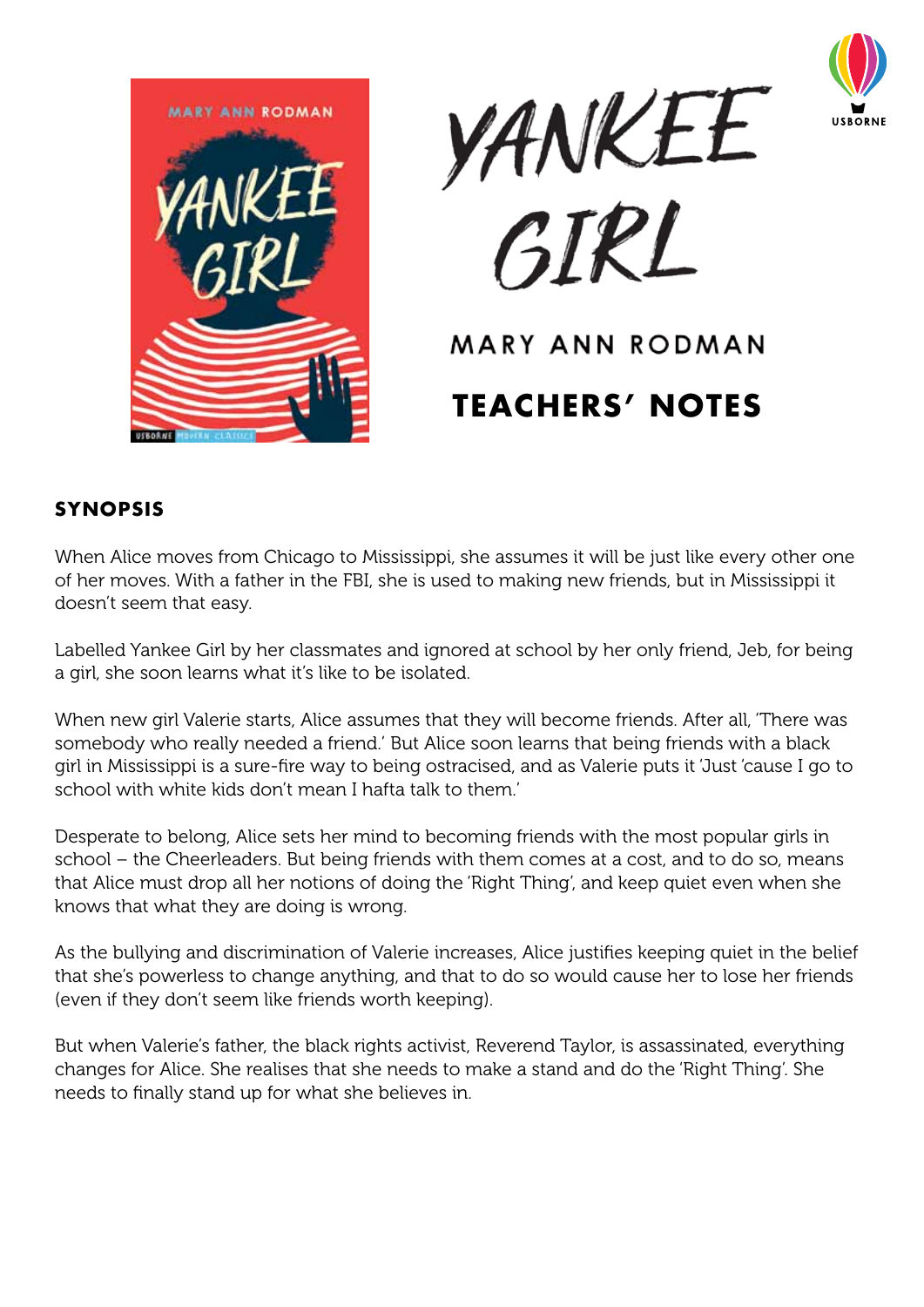

## **Themes**

This is a story of growing up, and of learning to stand up for what you believe in, even if the rest of the world seems to believe in something different. It is about race and prejudice, and about the difficulty of doing the right thing. It shows us that appearances can be deceiving, and that good people can learn from their mistakes to build a better future. Finally, it teaches us about the power of belonging, and the need to be inclusive of other, regardless of their background.

# **Discussion and Analysis Activities**

# **Symbols**

- There are several recurring symbols that across the novel. What do you think each of these suggest? Are there any others that you think are important?
	- Blue Rover (the bike)
	- • Transistor radios
	- Alice's current events scrapbook
	- • The Beatles
	- • The cheerleading uniform
	- • The Valentines cards
	- • Boys' ID bracelets
	- • Emmett Till
	- The pink Cadillac
	- 16 Magazine
	- • Old Spice

## **Family**

- At the start of the novel. Alice says 'I pictured Mama yelling at the movers. I pictured how much stuff was still in the van for Mama to yell about. I kept pedalling.' p6. What are your first impressions of their relationship? Does this impression change as the novel continues? Why? Why not?
- How has Alice's relationship with her father changed since they moved to Mississippi? How does he try to protect her from the world they now live in? Find quotations to support your points.
- • What are the similarities between Alice's father and Valerie's? How do both impact their daughters' lives?
- Why is there tension between Alice's parents as the novel continues? Are her mother's views justified?
- Chapter 15 ends with Alice saying: 'I realize now we have something else in common, Valerie. We're scared for our daddies. Because eleven-year-old girls have no say in what happens to their daddies. No matter what kind of promises those daddies make.'p186 What does Alice mean by this? How are her and Valerie similar? How are their childhoods impacted by the work of their fathers?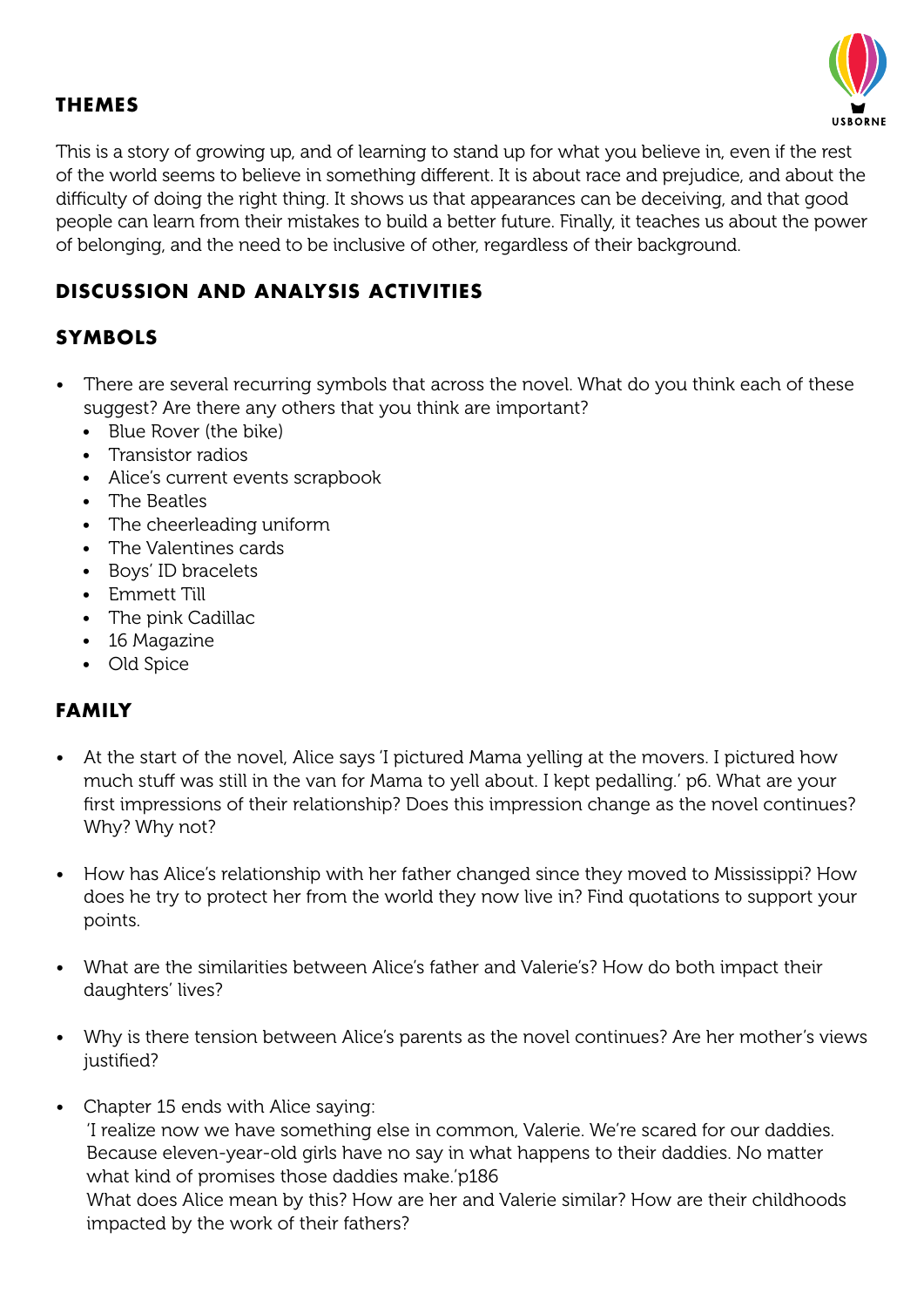

After the funeral, Alice's mother is horrified that Alice went and put herself through the redneck trauma. Alice says 'I looked at Mama, and I didn't see just her. I saw a grownup who didn't know the answer and didn't know the question. Because she didn't want to. Because it was unpleasant. Mama never wanted to see anything unpleasant.'p228. What has Alice realised about her mother? How is this different to how she saw her at the start of the novel?

# **Friendship**

- At the start of the novel Alice comes across the Cheerleaders and says 'this was my chance to make some friends. We moved a lot because of Daddy's job, so I was used to making new friends every couple of years. I never missed my old friends, because I figured I'd never see them again. They'd forget about me and I'd forget about them.' p6. What does this suggest about Alice's views on the importance of friendship? How is Mississippi different? Why does Alice struggle to make friends there?
- Is Alice's friendship with Jeb real? Find examples that agree and disagree with this.
- Alice struggles to find friends at school and describes herself as 'invisible'. Why do you think the other children isolate her? What could this reflect about the wider Mississippi society?
- Why does Alice want to make friends with Valerie? Why does she say that 'making friends with Valerie Taylor would take some doing.' p69
- In chapter 5, Valerie and Alice have their first proper conversation. Why does Valerie think that she can't be friends with Alice? Do you think she wants to be?
- Alice says 'I thought about Valerie the rest of the afternoon. I never thought somebody wouldn't be my friend because I was white.'p84. What does this tell us about Alice's views? How does it reflect Valerie's situation?
- At the end of chapter 5, Alice says 'There was no way for a Negro girl and a white girl in Mississippi to be friends. No way.'p87 Why has she come to this conclusion?
- Is Mary Martha a friend to Alice? Why doesn't she get involved in tricking her with the football game? Is Mary Martha a friend to Valerie?
- Valerie says to Alice 'I told you I don't need white friends.'p121. Why is she so adamant not to be friends with Alice?
- Who do you think Alice's true friends are in the novel? Why do you think this?

# **Race**

• How do you think Alice's father being an FBI agent involved in defending black rights influences and shapes her opinions?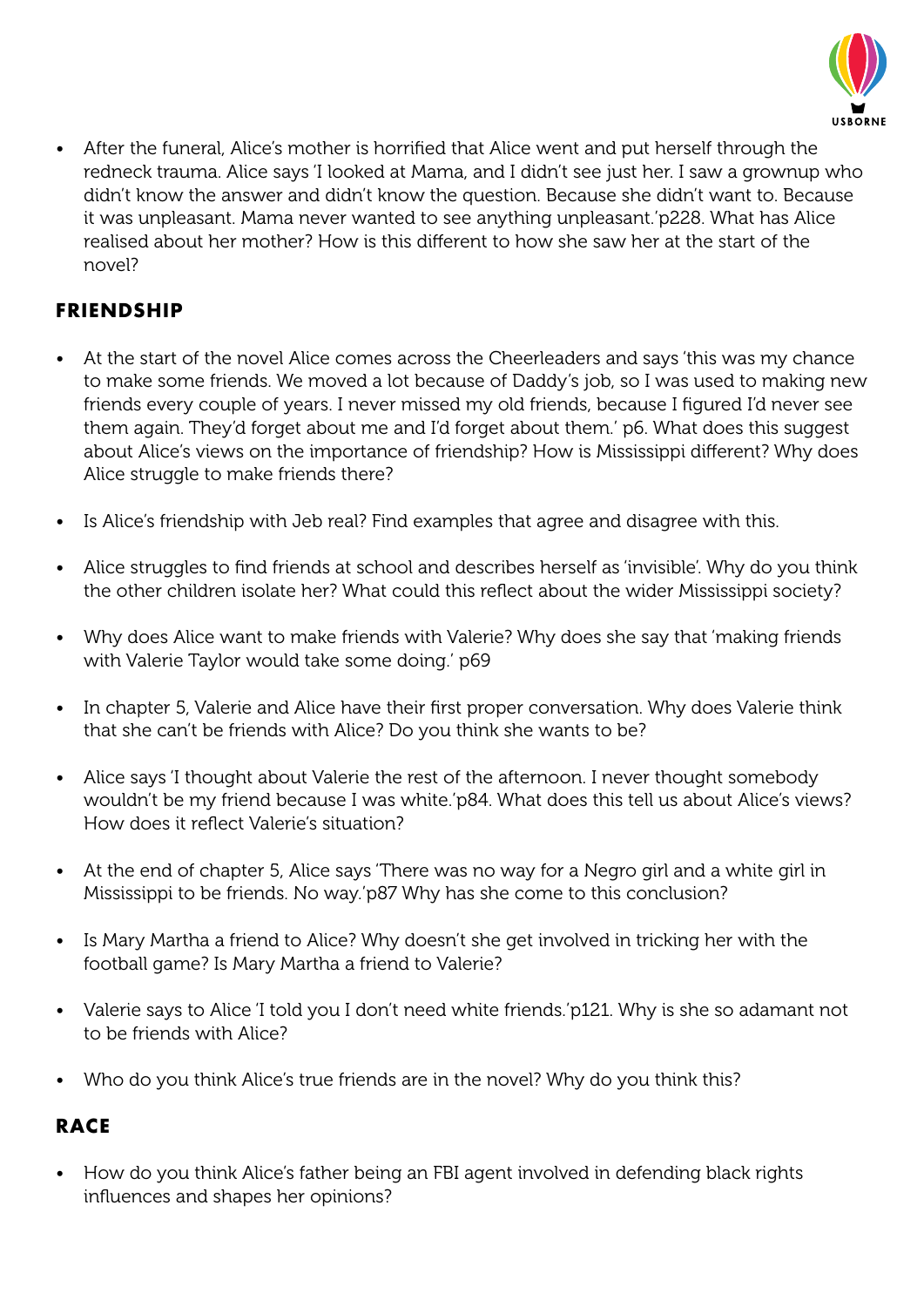In the first chapter Alice says:



'What a dumb idea, white people thinking they were better than black people. But that was all Down South, far away from me. It wasn't my problem.

Then we moved to Mississippi. Suddenly it was my problem. And I was scared.' p8

What does this early quotation show you about Mississippi? How does fear shape Alice's actions throughout the rest of the novel?

- 'WELCOME TO MISSISSIPPI THE HOSPITALITY STATE' p9. Why does this state sign seem ironic? Find 5 examples throughout the novel that shows that this statement isn't true.
- Jeb shows Alice an ingrained sense of racism throughout the novel 'Mama says as long as nigras work for nothing, she ain't about to scrub her own floors.' p21 Find 5 other examples of this in the novel. Does he mean to be racist? Does he change his views as the novel progresses?
- In chapter 2, Alice starts to learn more about race relations in Mississippi. What does she notice that is different? How does Jeb explain it?
- Mrs Mateer says that 'Nigras have no more notion who to vote for than Jeb' p34. Why does she believe this? Why does Alice's mama have to change the subject when she says this?
- 'If you want to get along around here, don't ever stand up for Martin Luther King or anybody coloured' p50. Why does Jeb say this to Alice? Why does she listen to him?
- How does The Nativity Play in chapter 9 start to change the characters' opinions on race and equality? Who sees it as unfair? Who feels that Debbie is the bigger victim?
- I felt very, very white, just like that day at the football game. Unlike that day, though, everyone was too sad to notice a white girl in school clothes carrying carnations.'p221 When does Alice become aware of her own ethnicity? How is it different to Valerie's awareness of hers?

#### **Music**

- What is the significance of music in the novel?
- What do the different bands mentioned show about the characters?
- Why does Alice not listen to the same music as Valerie? Why has she never heard of some of it?
- Valerie's singing voice is beautiful and gets her the role of the angel in the Nativity Play, in spite of the protestations of the other students. How is music shown to have power in the novel? Where is it shown to have limitations?
- What is the significance of the 'King Cotton March'? Why do you think it's played at the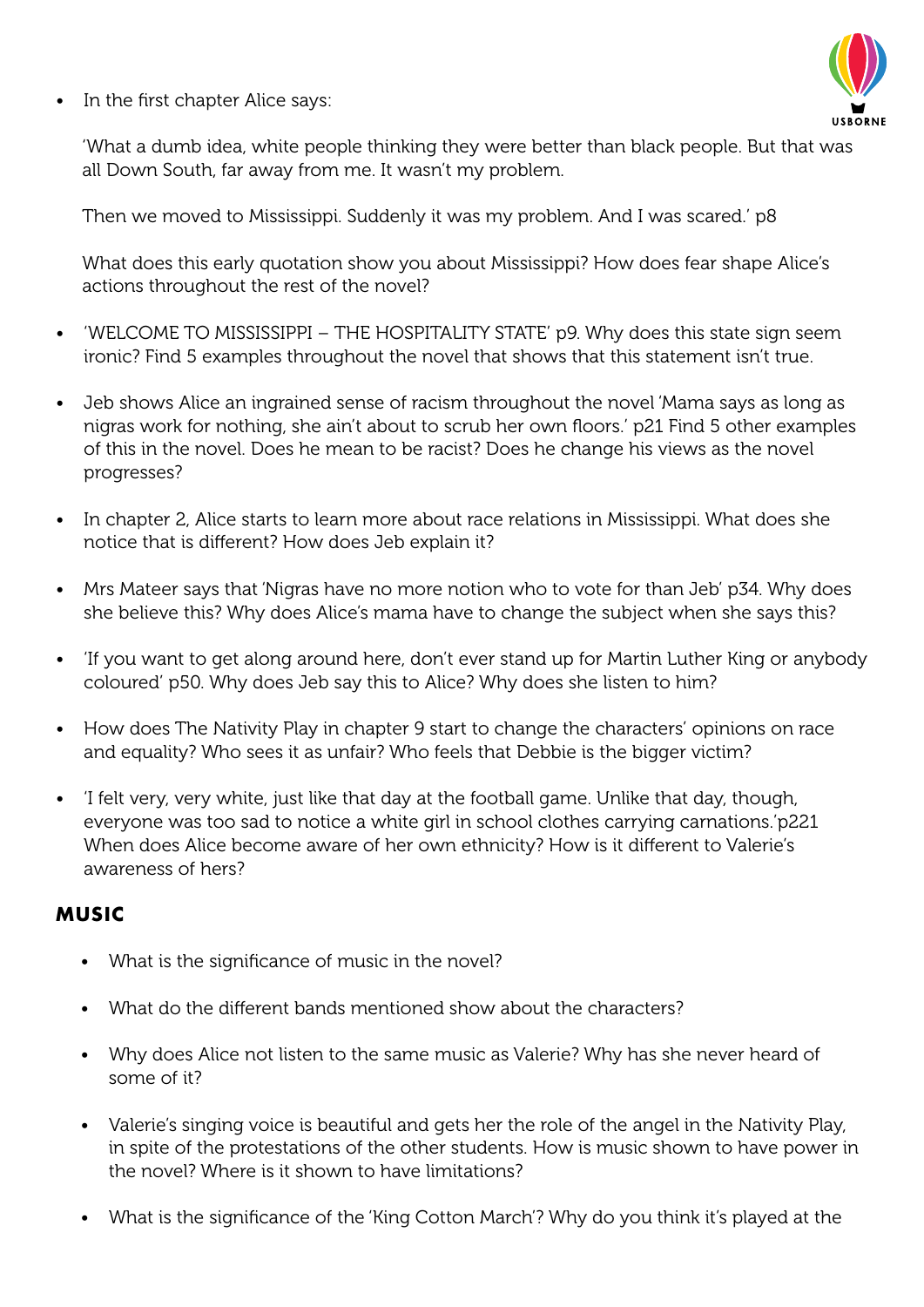

start of the school day?

• 'We listened, smiling. If Rebel Radio could play the Supremes, maybe things could change. Just maybe.'p242 How has the music that the characters listen to changed since the start of the novel? How does this reflect the society they are living in?

#### **Prejudice**

- There are multiple examples across the novel, where Alice and her family are prejudiced against because they are 'Yankees'. Find 5 examples of this, and explain why you think the locals of Mississippi felt this way about them.
- Why can't Jeb be friends with Alice at school? How is this an example of prejudice? Why does Alice say 'It was stupid, but I got it'p32? Why does she get it?
- On her first day at her new school, Jeb tells Alice not to talk to him unless he talks to her first. She replies with okay, then says 'It wasn't but I couldn't do anything about it.'p46 How does this reflect other things that happen in the novel? Was Alice really powerless to do anything about it?
- Alice says about Valerie Taylor that 'If I talk to her, then nobody will talk to me.'p73 Is Alice being prejudiced? Does she have a choice?
- After the trick that the cheerleaders played on her, Alice's mother asks her why her new friends would be so unkind, Alice replies 'Because I'm a Yankee.' Rather than giving her sympathy, he mother replies 'Then just think how much worse the Negroes have it. Stop feeling sorry for yourself.'p107 Do you think her mother should have been more sympathetic? Does Alice have a right to complain about the way she is being treated when Valerie has it so much worse?
- When Debbie's mother complains about her not being the angel, the teachers decide to have two students playing the angel – Debbie to mouth the words onstage, and Valerie to sing from backstage. Miss LeFleur says 'We think this will satisfy everyone.'p130 Will it? Who will miss out as a result of this decision? Who are they trying to please?
- What is interesting about Jeb's concerns about the Secret Gift Buddy on page 133?
- Which sixth grade teacher is more prejudiced? Why is this surprising for Valerie?

## **Belonging**

- There are lots of times in the novel where Alice feels like she doesn't belong in Mississippi. Find 5 examples of these.
- On her first day of school, Alice says 'I felt like a freak, A sweaty, frizzy-haired freak.'p56. Why does she feel like this?
- Alice constantly seems to be wearing the wrong thing. How does this affect her sense of belonging? Why does what she wears matter? How do appearances impact on belonging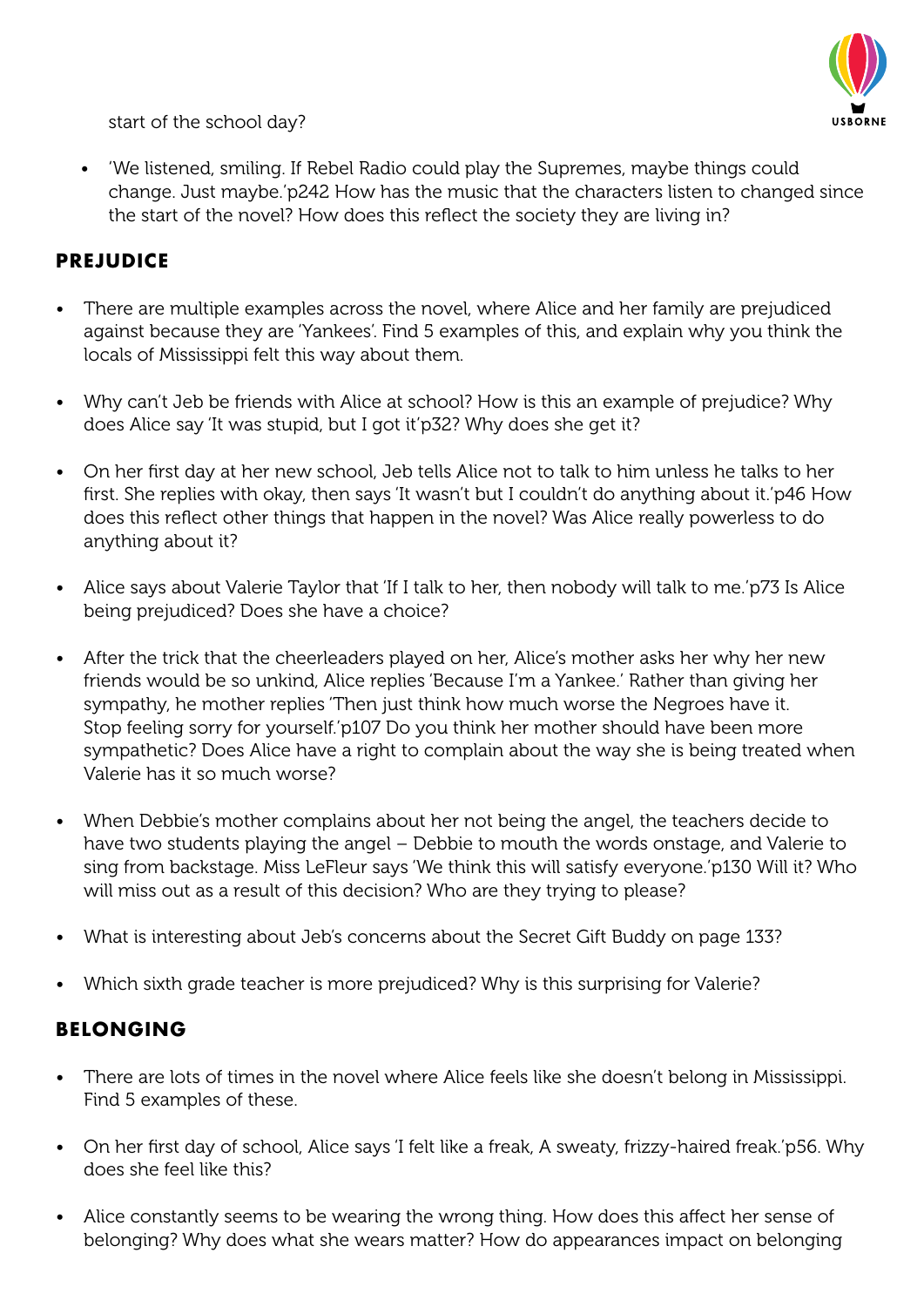throughout the novel?

- 'Living in Mississippi was so confusing, it might as well have been Cuba.'p71 What does Alice mean by this?
- Mary Martha tells Alice that 'It's YMCA cheerleaders and anyone who wants to can be one.' p90 Do you think this is true? Could anyone be a cheerleader?
- When Saranne tricks Alice to stop her going to the football game, Alice says 'The Y said they had to let me be a cheerleader…but the Cheerleaders didn't have to let me cheer.' p105. Why won't they accept Alice? Where does Alice belong?
- After the trick, Alice ends up hanging out with the cheerleaders, but 'Nobody but Mary Martha ever talked to me. She wasn't exactly friendly. More like polite. After being invisible, polite felt like friendly. I didn't care. I belonged. Sort of.' p109 Does Alice belong? Why does she accept this low level of friendship?
- In chapter 8, Alice debates going home and never talking to the cheerleaders again but then she says 'I thought about how good it felt to belong.'p113. Can you blame her for her decisions? Would you have acted differently?
- 'I was all mixed up about Valerie. I felt crummy about how the Cheerleaders treated her. But hanging out with the Cheerleaders felt good. Sort of. They still weren't all that friendly to me. I wanted friendly.'p120 How does the need to belong change Alice? How does it shape her actions across the novel?
- • 'One of them? That's what she said. One of them. I'll do anything not to be Yankee Girl again.'p148 Does this feeling justify Alice's later behaviour? How has she changed since the start of the novel? Or has her priority always been to be a cheerleader whatever the cost?
- 'I wasn't sure I even wanted a boyfriend, but if all the Cheerleaders had boyfriends, then I needed one, too. Jeb would do.' p156 Alice's decisions for the majority of the novel seem to be based on what everyone else is doing. How does this change at the end?

#### **Influence**

- Why are the cheerleaders so influential? Find 3 examples of where others change their opinions because of them.
- Why does Alice want to be friends with the cheerleaders even though they are unkind to her?
- When Jeb tells Alice not to drink the water after Valerie has, she listens to him because 'Jeb was my friend after all. He talked to me in front of his friends! He was right. I could wait half an hour for lunch.' p65. How does Jeb influence Alice to change her actions across the novel? Why do you think he's able to do this? Does Alice influence him to change any of his actions?
- Throughout the novel, Alice suggests that she is powerless to do anything to change her situation. Why does she think she lacks any influence over anything? Do you think she's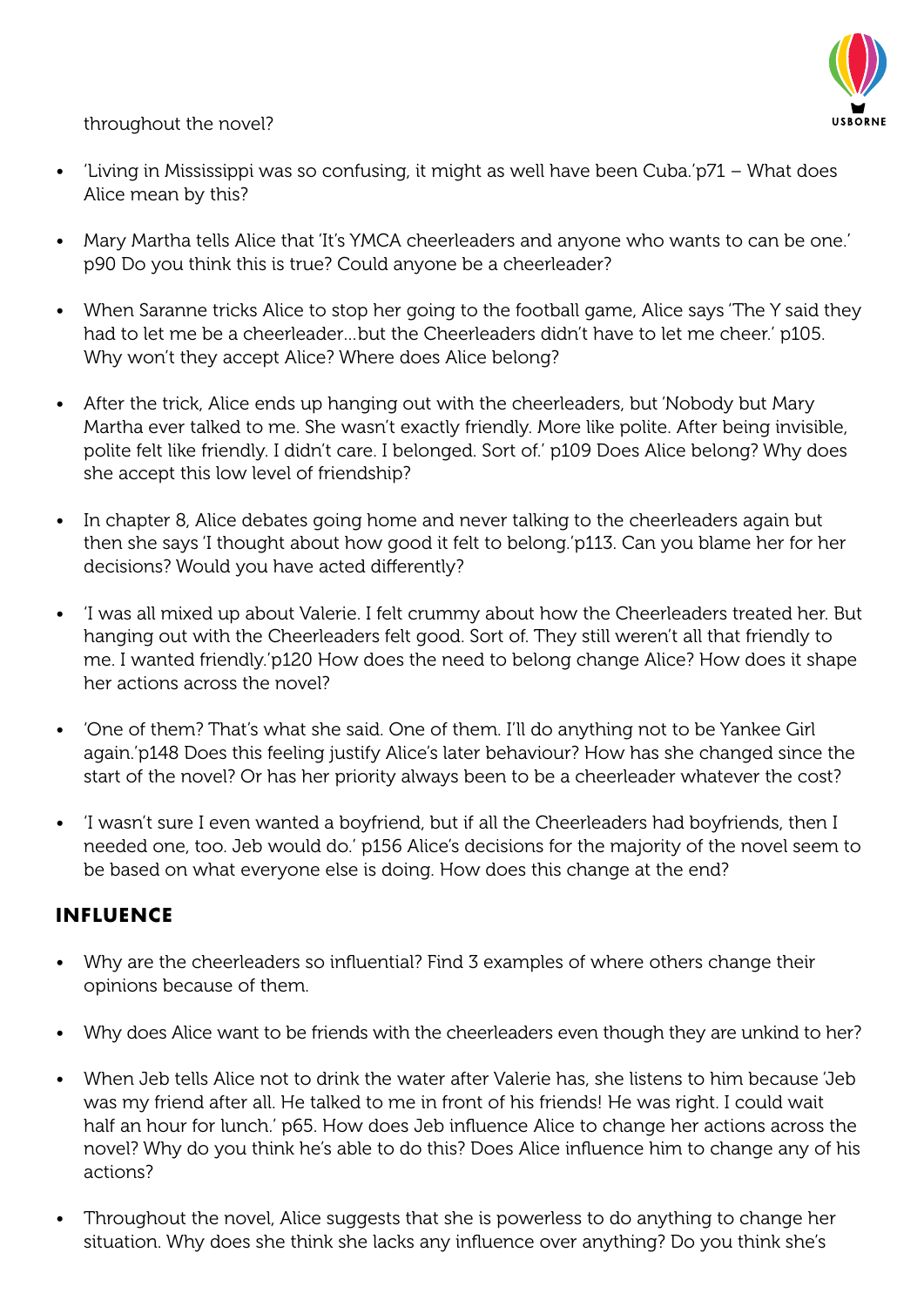

right? Why do you think we see more of her thoughts (in the italics) as the novel progresses?

- Do you think Mary Martha knows that bringing Valerie to the front for her bow after The Nativity Story will bring about her isolation? Why does Alice say 'The Cheerleaders could even make Mary Martha Goode invisible.'p143. Why is Mary Martha unable to positively influence the opinions of others?
- In chapter 11, Alice says 'In Chicago it was easy to say that Southerners were stupid and wrong. Easy to think that you would do things differently. Not so easy in the Russells' living room. Thinking about what other people should do was one thing. Doing it yourself was another.' p150. What has Alice realised about living in the South? How has she been influenced to act and think differently? Can we blame her for this change in her behaviour?
- Why is Saranne so influential over Alice? Does Alice even like her? Agree with her?
- In the last chapter, Saranne is left sitting at the back of the bus with just Cheryl for company. Carrie says 'I'm sick to death of ol' Saranne telling me what to do. Saying I was weird for liking Ringo. Who made her boss? She isn't even a cheerleader any more. At Belson, kids vote on cheerleaders.'p242 How has Saranne's level of influence changed since the start of the novel? Why is she now less influential?

## **Doing the 'Right Thing'**

- In chapter 5 Alice says 'There were things that parents just didn't get. Daddy would say that making friends with Valerie was the Right Thing to Do. There was the Right Thing and the Wrong Thing. No in-betweens.'p74 Do you think Alice's parents are too strict? Is there ever an action in-between? Should Alice be allowed to decide for herself what the 'Right Thing to Do' is?
- Why does Alice go to Saranne's house in chapter 8 even though she knows what they're planning to do to Valerie? She says 'I thought about what I was being invited over for. I decided to go anyway. After all, I didn't have to do anything. Just be there.'p112. Is there anything wrong with what she's saying? Is not doing anything, when she knows what they're doing, wrong? Is she as guilty as they are?
- After the Valentine's incident, Alice says 'And I knew. Knew it hadn't been enough to not follow the crowd. I should've done the Right Thing. I should've sent her that card.' p165. Can Alice be blamed for her behaviour? What would you have done in that situation? Is doing nothing when you know something bad will happen as bad as doing the bad thing?
- Alice is constantly asked to do the 'Right Thing' by her parents. Is this always fair? Should an 11 year old always have to do the right thing? Find 3 examples of doing the 'Right Thing' in the novel and explain whether you think these expectations of Alice were fair.
- 'Mary Martha's eyes looked sad. I knew she wanted to come with me. She knew it was the Right Thing to Do. She just couldn't.'p218. Why is Alice able to do the 'Right Thing' when Mary Martha can't?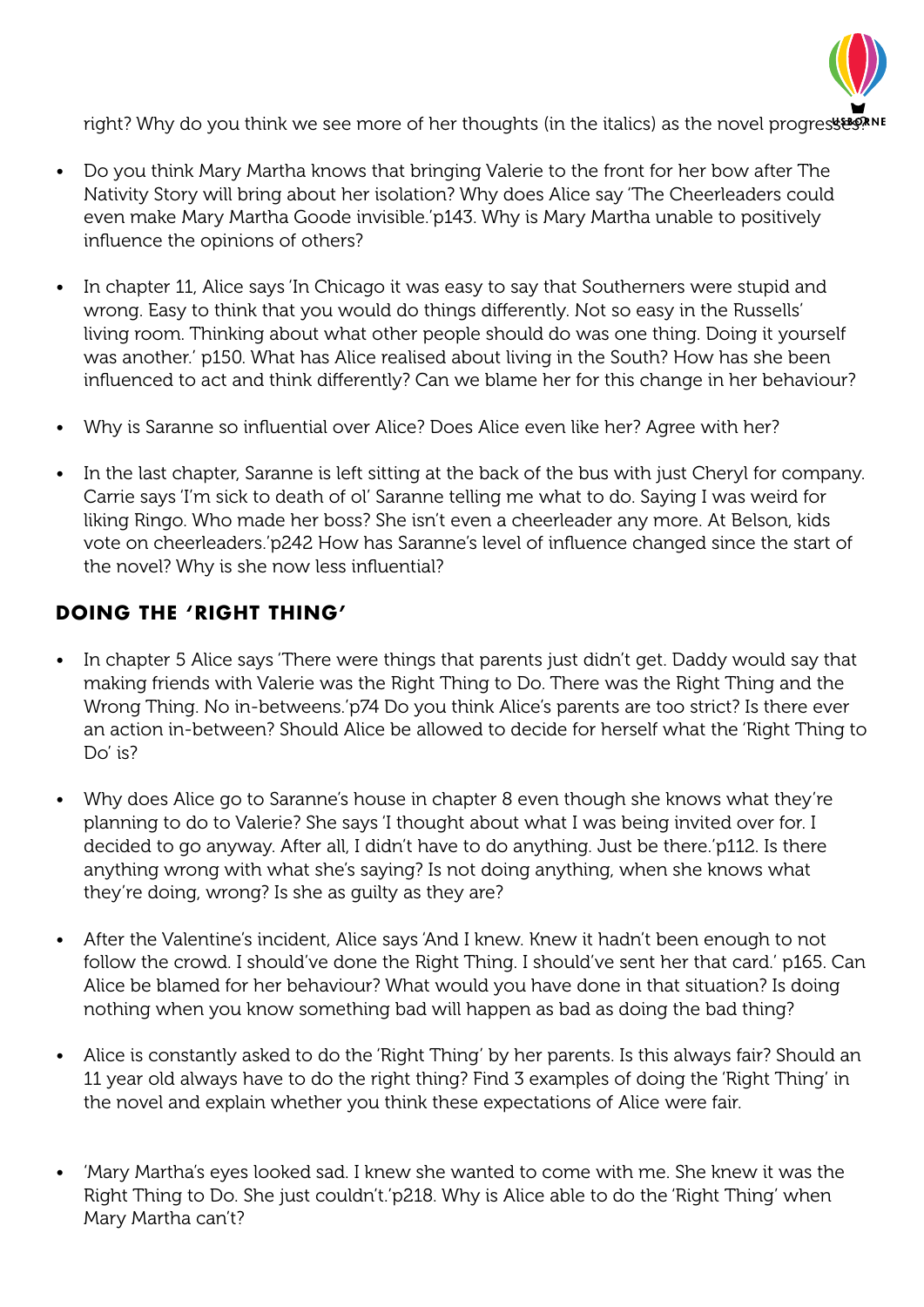

• After the funeral, Mary Martha says 'The thing about manners is they're easy. It's easier to be nice to people than nasty. If you're nice, people think you're a good person. But sometimes manners aren't enough, I guess.'p230 Do you agree with Mary Martha? Do you think it has been easy for her being nice to Valerie? Is she underestimating herself?

## **Growing Up**

- When Alice first meets Pammie, she says 'Seventh grade? Seventh graders down here wore lipstick and eye goop?' p19. Why is she shocked by Pammie's behaviour? How is life in Mississippi different to Chicago?
- On her first day of sixth grade Alice feels self-conscious about wearing the wrong thing. She says 'Next to Pammie's short blue linen shift and dyed-to-match pointy-toed flats, I looked like a big, fat baby. Pammie even wore nylons!'p44. Why is Alice so focused on appearances? Is Pammie actually grown up?
- Jeb frequently suggests that certain things are for 'little kids'. Which parts of the novel suggest to you that Jeb is still a 'little kid' himself?
- Which characters seem to be the most mature in the novel? Which the most immature? Find quotations to support your opinions.
- There is lots of pressure throughout the novel for Alice to grow up too soon. Why do you think the children in Mississippi seem to be so much more grown-up than the ones in Chicago? Are their actions grown-up?
- In chapter 16 at the Class Day, Alice says about Valerie 'I didn't have to ask why she went all the way to New Orleans for a dress.'p204 How does this quotation show that Alice is growing up?
- At the end of chapter 16, when she finds out that Reverend Taylor has died, Alice says: 'I crawled under the covers, turned up my transistor, and cried. Cried for the little girl I'd never be again. Cried because Daddy couldn't make everything right.

And I cried for a girl who would never see her daddy again.' p208

What does this quotation suggest about her childhood? Why does Alice think she'll never be a little girl again after hearing this?

• After finding out about Miss LeFleur, Alice says: 'All year I had told myself that bad people were easy to spot. They were stupid like Leland, or mean like Karla. But Miss Le-Fleur was a grown woman. A teacher. Nice to everybody.

Everybody but Valerie. I remembered the Lysol in Miss LeFleur's desk. She don't mean anything by it, Jeb had said.

But she had.'p235